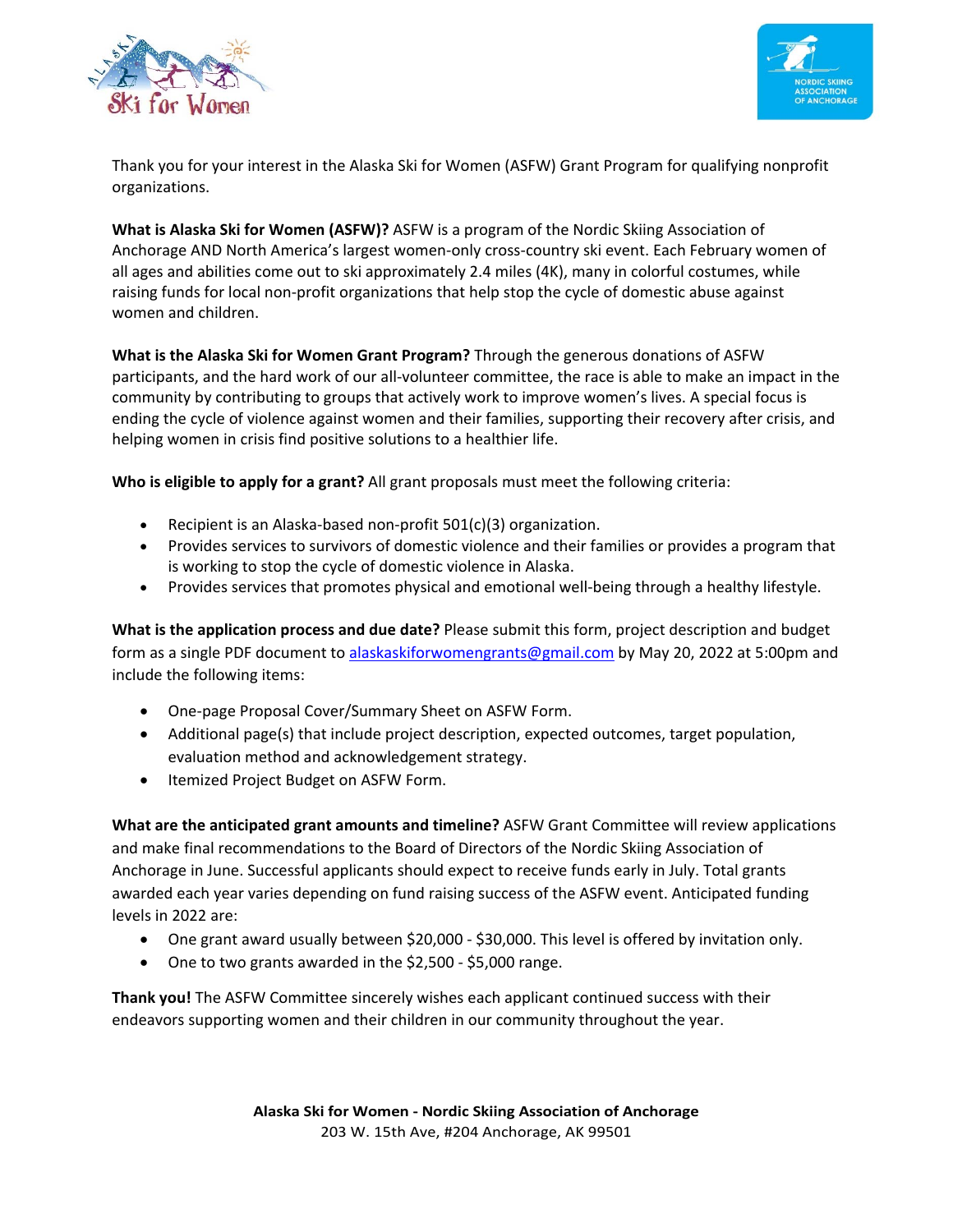

## **Alaska Ski for Women 2022 Grant Proposal Cover/Summary Sheet**



|                                                                                                                                                                                                                     | Amount requested: __________________________________IRS tax ID number (EIN): ________________________________                                                                                                                                                                                          |
|---------------------------------------------------------------------------------------------------------------------------------------------------------------------------------------------------------------------|--------------------------------------------------------------------------------------------------------------------------------------------------------------------------------------------------------------------------------------------------------------------------------------------------------|
| Has the Applicant received ASFW funding in the past? Yes<br>If yes, please list years and amounts below:                                                                                                            | $\mathsf{No}$                                                                                                                                                                                                                                                                                          |
|                                                                                                                                                                                                                     |                                                                                                                                                                                                                                                                                                        |
|                                                                                                                                                                                                                     |                                                                                                                                                                                                                                                                                                        |
| If you are a 2021 grantee is your final report completed? Yes $\vert$                                                                                                                                               | No<br>Please attach report or provide expected date: ___________                                                                                                                                                                                                                                       |
| Please provide additional sheet(s) with the following information:<br>2. Outcomes expected.<br>3.<br>Method of evaluation.<br>4.<br>5. Is there a plan for continued activity beyond ASFW support? (Describe)<br>6. | 1. A brief summary of the purpose of your proposal/project and how it specifically fulfills our mission.<br>Target population and approximate number to be served via this project.<br>How you will acknowledge this grant (recognition on website including links to www.alaskaskiforwomen.org, etc.) |
|                                                                                                                                                                                                                     |                                                                                                                                                                                                                                                                                                        |
|                                                                                                                                                                                                                     |                                                                                                                                                                                                                                                                                                        |
| Please provide a detailed project budget on ASFW form.                                                                                                                                                              |                                                                                                                                                                                                                                                                                                        |
| Applicants will be notified early July.                                                                                                                                                                             | Please submit this form, project description and budget form to alaskaskiforwomengrants@gmail.com by May 20, 2022.                                                                                                                                                                                     |
| Committee:                                                                                                                                                                                                          | If grant project is selected, the signature below confirms agreement to provide the following to the ASFW Grant                                                                                                                                                                                        |
| $\bullet$<br>of the project by June 30, 2023.                                                                                                                                                                       | Submit a final budget form documenting how funds were spent and a written report describing results                                                                                                                                                                                                    |
| $\bullet$<br>supporting.                                                                                                                                                                                            | Prepare a poster or tri-fold display board for the 2023 Alaska Ski for Women in time for registration,<br>(Thurs & Fri prior to event) thanking ASFW donors & highlighting the program the funds are                                                                                                   |
| Signature of Project Director:                                                                                                                                                                                      | Date:                                                                                                                                                                                                                                                                                                  |